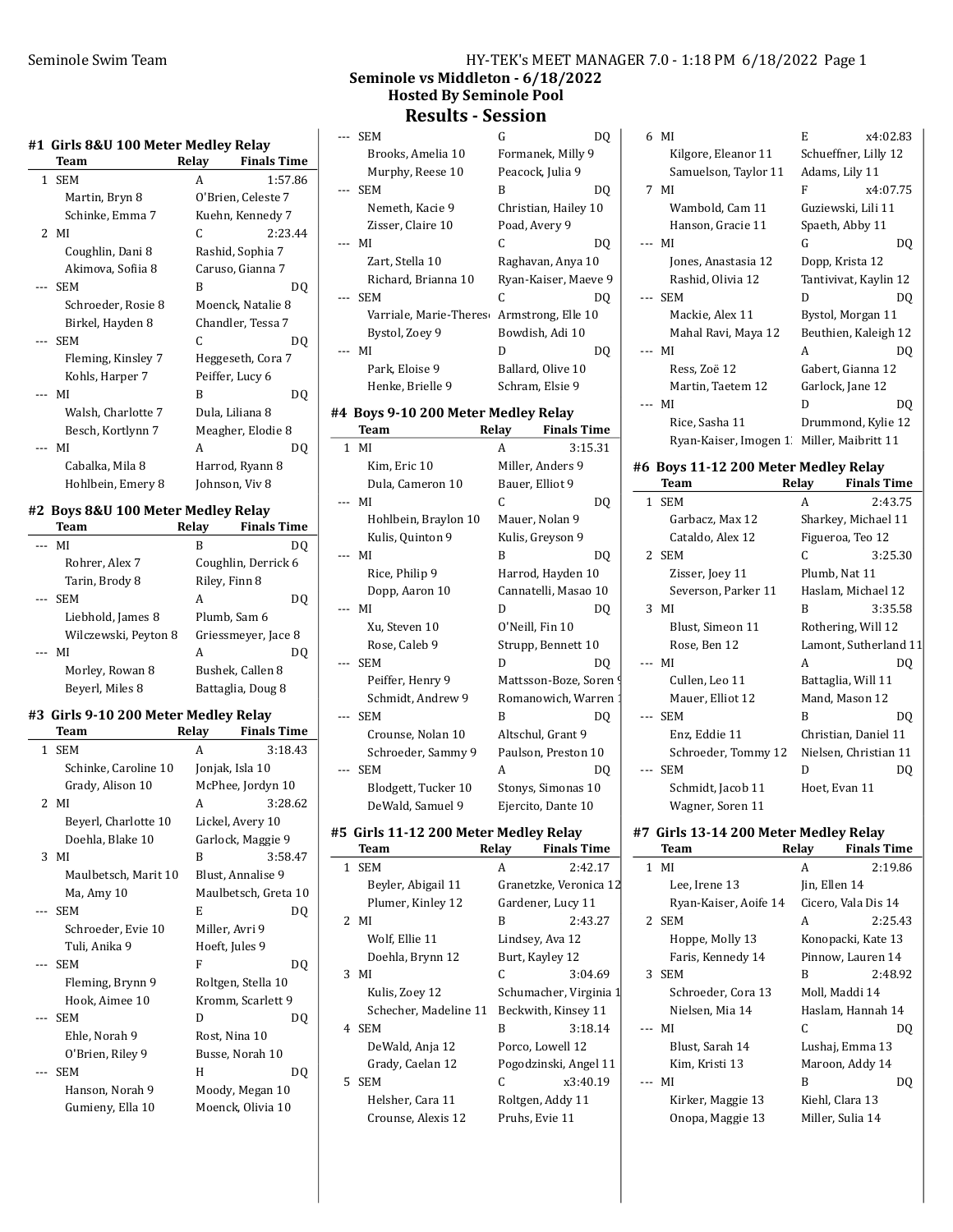#### #8 Boys 13-14 200 Meter Medley Relay

|   | Team                  | Relay        | <b>Finals Time</b>  |  |
|---|-----------------------|--------------|---------------------|--|
| 1 | <b>SEM</b>            | А            | 2:26.84             |  |
|   | Johnson, Levi 13      |              | Bystol, Parker 13   |  |
|   | Vordermann, Gavin 13  | Enz. Nick 13 |                     |  |
|   | 2. MI                 | А            | 2:36.55             |  |
|   | Freiberg, Benjamin 14 |              | Wolf, Sam 14        |  |
|   | Wagener, Henry 13     |              | Vondrak, Brady 13   |  |
| 3 | SEM                   | B            | 2:37.03             |  |
|   | Carabell, Connor 13   |              | Sharkey, Aidan 13   |  |
|   | Snelling, Dylan 13    |              | Atkisson, Rhylan 14 |  |

#### #9 Women 15-18 200 Meter Medley Relay

|     | <b>Team</b>          | Relay | <b>Finals Time</b> |
|-----|----------------------|-------|--------------------|
|     | 1 SEM                | B     | 2:28.00            |
|     | McClure, Squishy 15  |       | Blas, Maia 17      |
|     | Arnold, Catherine 15 |       | Arnold, Izzy 17    |
|     | $2$ MI               | B     | 2:28.94            |
|     | Lee, Sophia 15       |       | Harris, Peyton 18  |
|     | Chandler, Emma 17    |       | Haag, Tait 16      |
| 3   | <b>SEM</b>           | C     | 2:35.86            |
|     | Lodico, Claire 18    |       | Beggs, Amanda 17   |
|     | McClure, Alex 17     |       | Lorson, Elsa 16    |
|     | 4 MI                 | C     | 2:42.11            |
|     | Diny, Annika 15      |       | Shaw, Anya 17      |
|     | Akimova, Vera 17     |       | Tutewohl, Emily 16 |
|     | 5 MI                 | D     | x2:59.84           |
|     | Schleusner, Robin 16 |       | Lewis, Kate 18     |
|     | Starr, Bella 17      |       | Saleh, Leah 15     |
|     | 6 SEM                | D     | x3:07.90           |
|     | Abolins, Maija 15    |       | Bystol, Payton 15  |
|     | Wunder, Bronwyn 17   |       | Nielsen, Anna 18   |
| --- | <b>SEM</b>           | A     | DO                 |
|     | Spielman, Emily 15   |       | Schmidt, Monica 15 |
|     | Granetzke, Bella 18  |       | Zuehl, Kenzie 18   |
|     | MI                   | A     | DO                 |
|     | Utter, Abby 17       |       | Cicero, Maja 16    |
|     | Haag, Molly 18       |       | Woodall, Ryanne 17 |

# #10 Men 15-18 200 Meter Medley Relay

|   | Team                   | Relay | <b>Finals Time</b>     |
|---|------------------------|-------|------------------------|
| 1 | MI                     | A     | 2:07.79                |
|   | Wolf, Theo 16          |       | Gabert, Colin 15       |
|   | Lin, Blaise 18         |       | Madoch, Jack 17        |
|   | 2 SEM                  | A     | 2:09.04                |
|   | Updegrove, Liam 16     |       | Blas, Avery 17         |
|   | Johnson, Cole 15       |       | Weber, Josh 17         |
|   | 3 MI                   | R     | 2:11.42                |
|   | Golden, Matthew 16     |       | Lamers, Luke 16        |
|   | Wagener, Miles 15      |       | Esteves, Jackson 16    |
|   | 4 SEM                  | R     | 2:17.07                |
|   | Atkisson, Brayden 18   |       | Rost, Caleb 16         |
|   | Neumann, Grayson 15    |       | Carabell, Oscar 17     |
|   | 5 MI                   | C     | x2:36.00               |
|   | Flanigan, Brynn 15     |       | Manna, Akshay 15       |
|   | DeCabooter, Patrick 16 |       | Flanigan, Courtland 17 |

# Seminole Swim Team Team HY-TEK's MEET MANAGER 7.0 - 1:18 PM 6/18/2022 Page 2 Seminole vs Middleton - 6/18/2022 Hosted By Seminole Pool

# Results - Session

|    | 6 SEM                       |     | C          | x2:56.68                |    | 11 Wilczewski, Zac                        | 6       | <b>SEM</b>               | 43.71                   |
|----|-----------------------------|-----|------------|-------------------------|----|-------------------------------------------|---------|--------------------------|-------------------------|
|    | Grady, Walter 13            |     |            | Johnstone, Ian 13       |    | 12 Probasco, Matt                         | 7       | MI                       | x47.29                  |
|    | Zenner, Carsten 15          |     |            |                         |    | 13 Nemeth, JJ                             | 6       | <b>SEM</b>               | x53.53                  |
|    | #11 Girls 8&U 25 Meter Free |     |            |                         |    | 14 Knott, Josiah                          | 5       | MI                       | x1:00.31                |
|    | Name                        | Age |            | <b>Team</b> Finals Time |    | #12A Mixed 25 Meter Free                  |         |                          |                         |
|    | 1 Johnson, Viv              | 8   | MI         | 21.09                   |    | Name                                      | Age     |                          | <b>Team</b> Finals Time |
|    | 2 Hohlbein, Emery           | 8   | MI         | 21.19                   |    | 1 Rohrer, Sam                             | 10      | MI                       | 39.18                   |
|    | 3 Kuehn, Kennedy            | 7   | <b>SEM</b> | 21.64                   |    |                                           |         |                          |                         |
|    | 4 Harrod, Ryann             | 8   | MI         | 22.03                   |    | #13 Girls 9-10 50 Meter Free              |         |                          |                         |
|    | 5 Martin, Bryn              | 8   | <b>SEM</b> | 23.00                   |    | Name                                      | Age     | Team                     | Finals Time             |
|    | 6 Walsh, Charlotte          | 7   | MI         | x24.92                  |    | 1 Grady, Alison                           | 10      | SEM                      | 39.12                   |
|    | 7 Dula, Liliana             | 8   | MI         | x27.06                  | 2  | Ma, Amy                                   | 10      | MI                       | 41.37                   |
| 8  | Besch, Kortlynn             | 7   | MI         | x27.42                  | 3  | Doehla, Blake                             | 10      | MI                       | 42.08                   |
| 9  | Grotenhuis, Daphne          | 8   | <b>SEM</b> | 28.47                   | 4  | Garlock, Maggie                           | 9       | MI                       | 42.86                   |
| 10 | Hellenbrand, Harper         | 8   | MI         | x28.82                  | 5  | Moody, Megan                              | 10      | <b>SEM</b>               | 42.90                   |
|    | 11 Akimova, Sofiia          | 8   | MI         | x29.55                  | 6  | Bowdish, Adi                              | 10      | <b>SEM</b>               | 42.93                   |
| 12 | Schroeder, Rosie            | 8   | <b>SEM</b> | x30.24                  |    | 7 Murphy, Reese                           | 10      | <b>SEM</b><br><b>SEM</b> | x43.95                  |
| 13 | O'Brien, Celeste            | 7   | <b>SEM</b> | x30.80                  | 8  | Nemeth, Kacie<br>Plumer, Cameron          | 9<br>9  |                          | x44.47                  |
|    | 14 Birkel, Hayden           | 8   | <b>SEM</b> | x30.86                  | 9  | Bystol, Zoev                              | 9       | <b>SEM</b><br><b>SEM</b> | x46.98                  |
|    | 15 Perras, Turner           | 8   | <b>SEM</b> | x31.61                  | 10 | 11 Rost, Nina                             | 10      | <b>SEM</b>               | x47.05<br>x48.05        |
|    | 16 Chandler, Tessa          | 7   | <b>SEM</b> | x31.98                  |    |                                           |         | MI                       | x48.37                  |
| 17 | Micklos, Livy               | 7   | <b>SEM</b> | x32.08                  |    | 12 Maulbetsch, Marit<br>13 Fleming, Brynn | 10<br>9 | <b>SEM</b>               |                         |
| 18 | Swetlik, Clara              | 7   | <b>SEM</b> | x33.60                  |    | 14 Tuli, Anika                            | 9       | <b>SEM</b>               | x48.46<br>x49.34        |
| 19 | Kohls, Harper               | 7   | <b>SEM</b> | x34.02                  |    | 15 Miller, Avri                           | 9       | <b>SEM</b>               | x51.99                  |
| 20 | Coughlin, Dani              | 8   | MI         | x34.11                  |    | 16 Schroeder, Evie                        | 10      | <b>SEM</b>               | x52.35                  |
|    | 21 Caruso, Gianna           | 7   | MI         | x34.78                  | 17 | Sydow, Clara                              | 10      | MI                       | x53.04                  |
| 22 | Mildenhall, Kate            | 8   | MI         | x37.42                  |    | 18 Heggeseth, Emma                        | 10      | <b>SEM</b>               | x53.60                  |
| 23 | Moenck, Natalie             | 8   | <b>SEM</b> | x39.00                  |    | 19 Christian, Hailey                      | 10      | <b>SEM</b>               | x53.94                  |
|    | 24 Griggs, Kiera            | 7   | MI         | x39.25                  | 20 | Hook, Aimee                               | 10      | <b>SEM</b>               | x54.10                  |
| 25 | Peiffer, Lucy               | 6   | <b>SEM</b> | x39.77                  |    | 21 Busse, Norah                           | 10      | <b>SEM</b>               | x54.53                  |
|    | 26 Soltys, Quinn            | 6   | <b>SEM</b> | x40.01                  |    | 22 Ehle, Norah                            | 9       | <b>SEM</b>               | x56.38                  |
| 27 | Danielson, Kate             | 8   | <b>SEM</b> | x41.02                  |    | 23 Poad, Brinley                          | 10      | <b>SEM</b>               | x56.65                  |
|    | 28 Perras, Sloan            | 7   | <b>SEM</b> | x42.06                  | 24 | Blust, Annalise                           | 9       | MI                       | x56.75                  |
|    | 29 Walsh, Elsie             | 5   | MI         | x42.48                  | 25 | Moenck, Olivia                            | 10      | <b>SEM</b>               | x57.70                  |
| 30 | Onopa, Cate                 | 6   | MI         | x42.74                  |    | 26 Henke, Brielle                         | 9       | MI                       | x58.95                  |
|    | 31 Morley, Fallon           | 6   | MI         | x43.45                  | 27 | Richard, Brianna                          | 10      | MI                       | x1:00.36                |
|    | 32 Schinke, Annika          | 5   | <b>SEM</b> | x43.84                  | 28 | Raghavan, Anya                            | 10      | MI                       | x1:00.66                |
|    | 33 Mullvain, Anita          | 7   | MI         | x44.08                  |    | 29 Schram, Elsie                          | 9       | MI                       | x1:01.03                |
|    | 34 Severson, Violet         | 6   | SEM        | x47.98                  |    | 30 Kromm, Scarlett                        | 9       | <b>SEM</b>               | x1:01.96                |
|    | 35 Gumieny, Amelia          | 8   | <b>SEM</b> | x48.69                  |    | 31 Roltgen, Stella                        | 10      | <b>SEM</b>               | x1:02.89                |
|    | 36 Heggeseth, Cora          | 7   | <b>SEM</b> | x51.59                  |    | 32 Hoeft, Jules                           | 9       | <b>SEM</b>               | x1:05.38                |
|    | 37 Busse, Alice             | 6   | <b>SEM</b> | x1:00.18                |    | 33 Ryan-Kaiser, Maeve                     | 9       | MI                       | x1:06.52                |
|    | 38 Caruso, Gabriella        | 7   | MI         | x1:02.65                |    | 34 Varriale, Marie-There                  | 9       | <b>SEM</b>               | x1:07.51                |
|    | #12 Boys 8&U 25 Meter Free  |     |            |                         |    | 35 Ballard, Olive                         | 10      | MI                       | x1:09.22                |
|    | Name                        | Age |            | <b>Team</b> Finals Time |    | 36 Gumieny, Ella                          | 10      | <b>SEM</b>               | x1:09.85                |
|    | 1 Bushek, Callen            | 8   | MI         | 20.98                   | 37 | Sayre, Carrie                             | 9       | <b>SEM</b>               | x1:20.98                |
|    | 2 Beyerl, Miles             | 8   | MI         | 23.45                   |    | 38 Park, Eloise                           | 9       | MI                       | x1:34.92                |
|    | 3 Battaglia, Doug           | 8   | MI         | 24.09                   |    | #14 Boys 9-10 50 Meter Free               |         |                          |                         |
|    | 4 Morley, Rowan             | 8   | MI         | x27.32                  |    | Name                                      | Age     |                          | <b>Team</b> Finals Time |
|    | 5 Griessmeyer, Jace         | 8   | <b>SEM</b> | 29.62                   |    | 1 Dula, Cameron                           | 10      | MI                       | 36.40                   |
| 6  | Rohrer, Alex                | 7   | MI         | x30.68                  |    | 2 Dopp, Aaron                             | 10      | MI                       | 42.94                   |
| 7  | Tarin, Brody                | 8   | MI         | x37.38                  |    | 3 Miller, Anders                          | 9       | MI                       | 42.98                   |
| 8  | Riley, Finn                 | 8   | MI         | x37.96                  | 4  | Mauer, Nolan                              | 9       | MI                       | x46.49                  |
|    | 9 Coughlin, Derrick         | 6   | MI         | x37.97                  | 5  | Crounse, Nolan                            | 10      | <b>SEM</b>               | 46.94                   |
|    | 10 Liebhold, James          | 8   | SEM        | 39.32                   |    |                                           |         |                          |                         |
|    |                             |     |            |                         |    |                                           |         |                          |                         |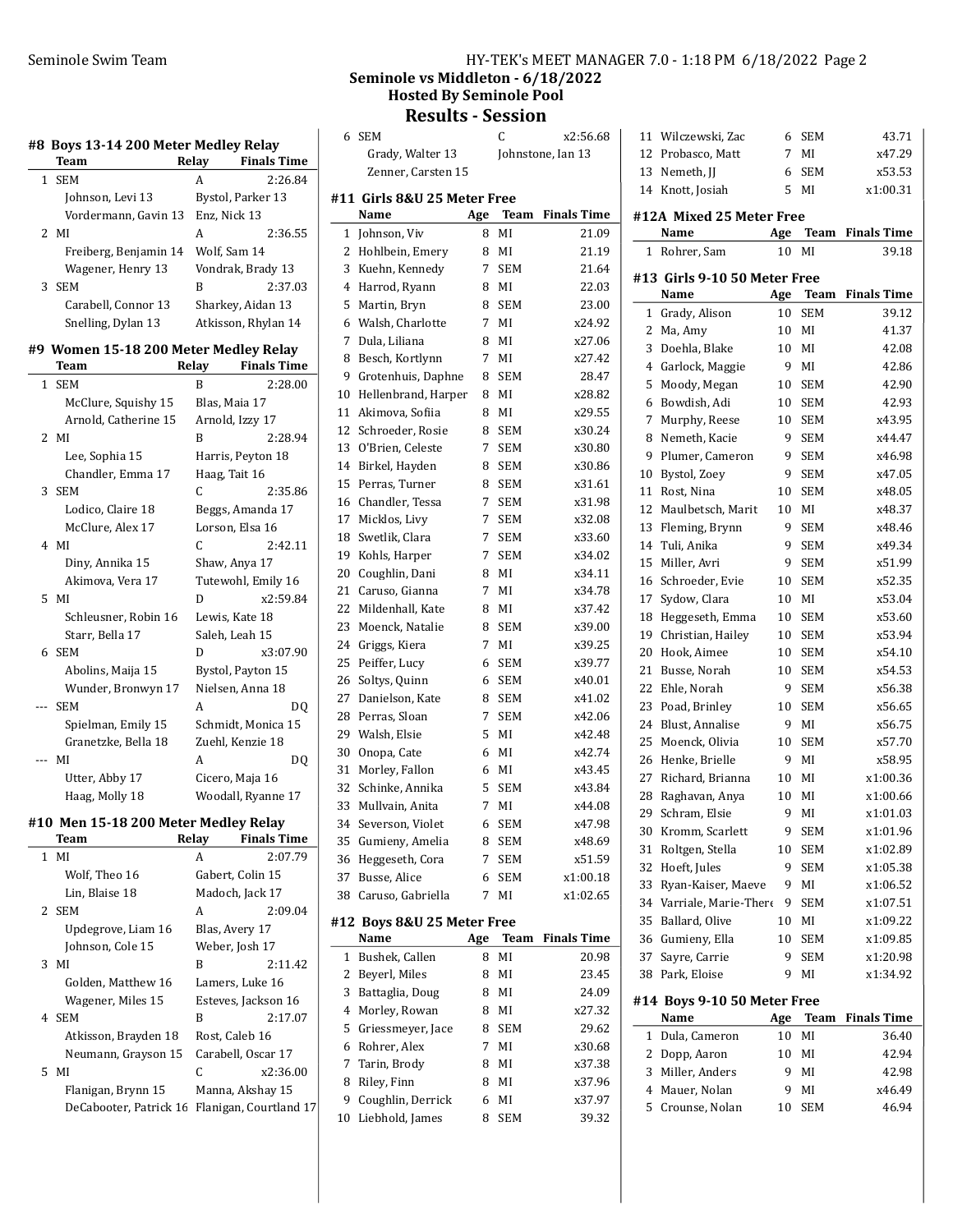$(#14)$ 

|    |                              |    |            |        |    | DCMMOR V9 PM<br><b>Hosted By</b><br>Result |
|----|------------------------------|----|------------|--------|----|--------------------------------------------|
|    | #14 Boys 9-10 50 Meter Free) |    |            |        |    | 30 Jones, Anastasia                        |
|    | 6 Stonys, Simonas            | 10 | <b>SEM</b> | 47.18  |    | 31 Wambold, Cam                            |
| 7  | Rice, Philip                 | 9  | MI         | x48.02 | 32 | Dopp, Krista                               |
| 8  | Murdock, Liam                | 10 | <b>SEM</b> | 48.04  |    | 33 Hanson, Gracie                          |
| 9  | DeWald, Samuel               | 9  | <b>SEM</b> | x48.57 |    |                                            |
| 10 | Harrod, Hayden               | 10 | MI         | x48.58 |    | #16 Boys 11-12 50<br>Name                  |
|    | 11 Hohlbein, Braylon         | 10 | MI         | x48.87 |    | 1 Lamont, Sutherlan                        |
|    | 12 Zenner, Griffin           | 9  | <b>SEM</b> | x49.65 | 2  | Rothering, Will                            |
| 13 | Kulis, Quinton               | 9  | MI         | x50.27 | 3  |                                            |
|    | 14 Cannatelli, Masao         | 10 | MI         | x50.43 | 4  | Enz, Eddie<br>Schroeder, Tommy             |
|    | 15 Schroeder, Sammy          | 9  | <b>SEM</b> | x51.44 | 5  | Mauer, Elliot                              |
|    | 16 Plumb, Ben                | 9  | <b>SEM</b> | x51.48 | 6  | Plumb, Nat                                 |
|    | 17 Ejercito, Dante           | 10 | <b>SEM</b> | x52.27 | 7  | Haslam, Michael                            |
|    | 18 Deja, Louis               | 10 | MI         | x52.59 | 8  | Blust, Simeon                              |
| 19 | Kulis, Greyson               | 9  | MI         | x53.94 | 9  | Nielsen, Christian                         |
| 20 | Peiffer, Henry               | 9  | SEM        | x54.94 | 10 |                                            |
|    | 21 Mattsson-Boze, Sorer      | 9  | <b>SEM</b> | x54.98 | 11 | Severson, Parker                           |
|    | 22 Rose, Caleb               | 9  | MI         | x57.61 |    | Battaglia, Will                            |

| 20 Peiffer, Henry       |    | 9 SEM      | x54.94   |
|-------------------------|----|------------|----------|
| 21 Mattsson-Boze, Sorer | 9  | <b>SEM</b> | x54.98   |
| 22 Rose, Caleb          | 9  | MI         | x57.61   |
| 23 Xu, Steven           | 10 | MI         | x59.62   |
| 24 Strupp, Bennett      | 10 | MI         | x1:00.10 |
| 25 Porco, Carson        |    | 9 SEM      | x1:04.98 |
| 26 Severson, Nolen      |    | 9 SEM      | x1:07.25 |
| 27 Schmidt, Andrew      |    | 9 SEM      | x1:20.04 |
| 28 Wu, Eric             |    | 9 MI       | x1:20.47 |
|                         |    |            |          |

#### #15 Girls 11-12 50 Meter Free

|                | Name                    | Age | Team       | <b>Finals Time</b> |
|----------------|-------------------------|-----|------------|--------------------|
| $\mathbf{1}$   | Garlock, Jane           | 12  | MI         | 30.61              |
| 2              | Plumer, Kinley          | 12  | <b>SEM</b> | 33.45              |
| 3              | Gabert, Gianna          | 12  | MI         | 34.80              |
| $\overline{4}$ | Granetzke, Veronica     | 12  | <b>SEM</b> | 34.81              |
| 5              | Burt, Kayley            | 12  | MI         | 35.17              |
| 6              | Schecher, Madeline      | 11  | MI         | x36.77             |
| 7              | Lindsey, Ava            | 12  | MI         | x37.68             |
| 8              | Wolf, Ellie             | 11  | MI         | x37.86             |
| 9              | Tantivivat, Kaylin      | 12  | MI         | x37.92             |
| 10             | Beckwith, Kinsey        | 11  | MI         | x38.86             |
| 11             | Drummond, Kylie         | 12  | MI         | x40.14             |
| 12             | Kulis, Zoey             | 12  | MI         | x40.82             |
| 13             | Schumacher, Virginia 11 |     | MI         | x40.99             |
| 14             | Crounse, Alexis         | 12  | <b>SEM</b> | 42.05              |
| 15             | Renkens, Reagan         | 12  | <b>SEM</b> | x42.80             |
| 16             | Pruhs, Evie             | 11  | <b>SEM</b> | x43.34             |
| 17             | Porco, Lowell           | 12  | <b>SEM</b> | x43.57             |
| 18             | Samuelson, Taylor       | 11  | MI         | x44.49             |
| 19             | DeWald, Anja            | 12  | <b>SEM</b> | x44.56             |
| 20             | Ryan-Kaiser, Imogen     | 12  | MI         | x44.70             |
| 21             | Kilgore, Eleanor        | 11  | MI         | x44.96             |
| 22             | Miller, Maibritt        | 11  | MI         | x46.00             |
| 23             | Helsher, Cara           | 11  | <b>SEM</b> | x46.23             |
| 24             | Mahal Ravi, Maya        | 12  | SEM        | x47.14             |
| 25             | Bystol, Morgan          | 11  | SEM        | x48.89             |
| 26             | Roltgen, Addy           | 11  | <b>SEM</b> | x51.19             |
| 27             | Vollmer, Adrianna       | 11  | <b>SEM</b> | x51.75             |
| 28             | Schueffner, Lilly       | 12  | MI         | x52.33             |
| 29             | Adams, Lily             | 11  | MI         | x53.28             |

# Seminole Swim Team **HY-TEK's MEET MANAGER 7.0 - 1:18 PM 6/18/2022** Page 3 Seminole vs Middleton - 6/18/2022 **Seminole Pool**

t**s - Session** 12 MI x54.16 11 MI x54.41 12 MI x55.52 11 MI x59.53 **Meter Free** Age Team Finals Time d 11 MI 37.85 12 MI 38.32 11 SEM 38.68 12 SEM 39.58 12 MI 40.11 11 SEM 40.98 12 SEM  $x41.50$ 11 MI x42.32 11 SEM  $x42.69$ 11 SEM x43.37 11 MI x43.45 12 x45.21 Meier, Mason 11 SEM 13 Rose, Ben 12 MI x46.87 14 Zisser, Joey 11 SEM x47.06 15 x50.52 Olmsted, Charlie 11 MI 16 x51.70 Wagner, Soren 11 SEM 17 x51.75 Christian, Daniel 11 SEM 18 x52.03 Muskett, Anders 11 MI 19 x56.59 Mildenhall, Clark 11 MI #17 Girls 13-14 100 Meter Free Name Age Team Finals Time 1 Cicero, Vala Dis 14 MI 1:07.52 2 Jin, Ellen 14 MI 1:08.73

| 3              | Lee, Irene                    | 13  | MI          | 1:09.70            |
|----------------|-------------------------------|-----|-------------|--------------------|
| $\overline{4}$ | Miller, Sulia                 | 14  | MI          | x1:11.98           |
| 5              | Kiehl, Clara                  | 13  | MI          | x1:12.76           |
| 6              | Pinnow, Lauren                | 14  | <b>SEM</b>  | 1:14.17            |
| 7              | Ryan-Kaiser, Aoife            | 14  | MI          | x1:15.09           |
| 8              | Nielsen, Mia                  | 14  | <b>SEM</b>  | 1:17.26            |
| 9              | Onopa, Maggie                 | 13  | MI          | x1:19.17           |
| 10             | Blust, Sarah                  | 14  | MI          | x1:19.54           |
| 11             | Lushaj, Emma                  | 13  | MI          | x1:23.99           |
| 12             | Moll, Maddi                   | 14  | <b>SEM</b>  | 1:24.00            |
| 13             | Schroeder, Cora               | 13  | <b>SEM</b>  | x1:24.69           |
| 14             | Haslam, Hannah                | 14  | <b>SEM</b>  | x1:26.62           |
| 15             | Kim, Kristi                   | 13  | MI          | x1:32.66           |
| 16             | Stonys, Saule                 | 13  | <b>SEM</b>  | x1:36.93           |
|                | #18 Boys 13-14 100 Meter Free |     |             |                    |
|                | Name                          | Age | <b>Team</b> | <b>Finals Time</b> |
| $\mathbf{1}$   | Wolf, Sam                     | 14  | MI          | 1:00.23            |
| 2              | Vordermann, Gavin             | 13  | <b>SEM</b>  | 1:07.33            |
| 3              | Atkisson, Rhylan              | 14  | <b>SEM</b>  | 1:14.83            |
| 4              | Probasco, Jeremiah            | 14  | MI          | 1:18.39            |
| 5              | Snelling, Dylan               | 13  | <b>SEM</b>  | 1:20.35            |
| 6              | Grady, Walter                 | 13  | <b>SEM</b>  | x1:22.86           |
| 7              | Bystol, Parker                | 13  | <b>SEM</b>  | x1:23.56           |
| 8              | Enz, Nick                     | 13  | <b>SEM</b>  | x1:25.59           |

9 1:26.69 Blust, Sisay (See-Say) 13 MI

| 10 | Johnstone, Ian                       | 13       | <b>SEM</b>  | x1:31.02           |
|----|--------------------------------------|----------|-------------|--------------------|
|    | #19 Women 15-18 100 Meter Free       |          |             |                    |
|    | Name                                 | Age      | Team        | <b>Finals Time</b> |
| 1  | Haag, Molly                          | 18       | MI          | 1:05.37            |
| 2  | Granetzke, Bella                     | 18       | <b>SEM</b>  | 1:06.24            |
| 3  | Utter, Abby                          | 17       | MI          | 1:07.66            |
| 4  | Blitz, Grace                         | 16       | MI          | 1:07.87            |
| 5  | Haag, Tait                           | 16       | MI          | x1:08.20           |
| 6  | McClure, Squishy                     | 15       | SEM         | 1:09.90            |
| 7  | Zuehl, Kenzie                        | 18       | SEM         | 1:10.42            |
| 8  | Blas, Maia                           | 17       | <b>SEM</b>  | x1:10.43           |
| 9  | Chandler, Emma                       | 17       | MI          | x1:13.14           |
| 10 | Woodall, Ryanne                      | 17       | MI          | x1:13.22           |
| 11 | McClure, Alex                        | 17       | <b>SEM</b>  | x1:13.47           |
| 12 | Cicero, Maja                         | 16       | MI          | x1:13.75           |
| 13 | Lodico, Claire                       | 18       | SEM         | x1:14.47           |
| 14 | Nielsen, Anna                        | 18       | <b>SEM</b>  | x1:16.13           |
| 15 | Lee, Sophia                          | 15       | MI          | x1:16.55           |
| 16 | Schleusner, Robin                    | 16       | MI          | x1:17.25           |
| 17 | Arnold, Izzy                         | 17       | <b>SEM</b>  | x1:18.91           |
| 18 | Shaw, Anya                           | 17       | MI          | x1:19.01           |
| 19 | Tutewohl, Emily                      | 16       | MI          | x1:19.40           |
| 20 | Starr, Bella                         | 17       | MI          | x1:22.57           |
| 21 | Abolins, Maija                       | 15       | <b>SEM</b>  | x1:22.80           |
| 22 | Akimova, Vera                        | 17       | MI          | x1:23.20           |
| 23 | Beggs, Amanda                        | 17       | <b>SEM</b>  | x1:23.88           |
| 24 | Bystol, Payton                       | 15       | SEM         | x1:33.52           |
| 25 | Wunder, Bronwyn                      | 17       | <b>SEM</b>  | x1:34.99           |
| 26 | Saleh, Leah                          | 15       | MI          | x1:45.26           |
|    | #20 Men 15-18 100 Meter Free         |          |             |                    |
|    | Name                                 | Age      | <b>Team</b> | <b>Finals Time</b> |
| 1  | Madoch, Jack                         | 17       | MI          | 1:00.40            |
| 2  | Johnson, Cole                        | 15       | <b>SEM</b>  | 1:02.28            |
| 3  | Golden, Matthew                      | 16       | MI          | 1:02.32            |
| 4  | Wolf, Theo                           | 16       | MI          | 1:03.73            |
| 5  | Esteves, Jackson                     | 16       | MI          | x1:04.07           |
| 6  | Blas, Avery                          | 17       | <b>SEM</b>  | 1:04.52            |
| 7  | Lamers, Luke                         | 16       | MI          | x1:05.44           |
| 8  | Carabell, Oscar                      | 17       | <b>SEM</b>  | 1:05.91            |
| 9  | Gabert, Colin                        | 15       | MI          | x1:06.98           |
| 10 | Updegrove, Liam                      | 16       | SEM         | x1:07.08           |
| 11 | Wagener, Miles                       | 15       | MI          | x1:08.36           |
| 12 | Rost, Caleb                          | 16       | SEM         | x1:09.89           |
| 13 | Lin, Blaise                          | 18       |             | x1:12.10           |
| 14 |                                      |          | MI          |                    |
|    | Zenner, Carsten                      | 15       | <b>SEM</b>  | x1:12.36           |
| 15 | DeCabooter, Patrick                  | 16       | MI          | x1:14.99           |
| 16 | Flanigan, Brynn                      | 15       | MI          | x1:18.57           |
| 17 | Mai, Jesse                           | 15       | MI          | x1:18.69           |
| 18 | Manna, Akshay                        | 15       | MI          | x1:24.04           |
|    |                                      |          |             |                    |
|    | #21  Girls 8&U 25 Meter Back<br>Name |          | Team        | <b>Finals Time</b> |
| 1  | Cabalka, Mila                        | Age<br>8 | MI          | 25.05              |
| 2  | Martin, Bryn                         | 8        | <b>SEM</b>  | 25.66              |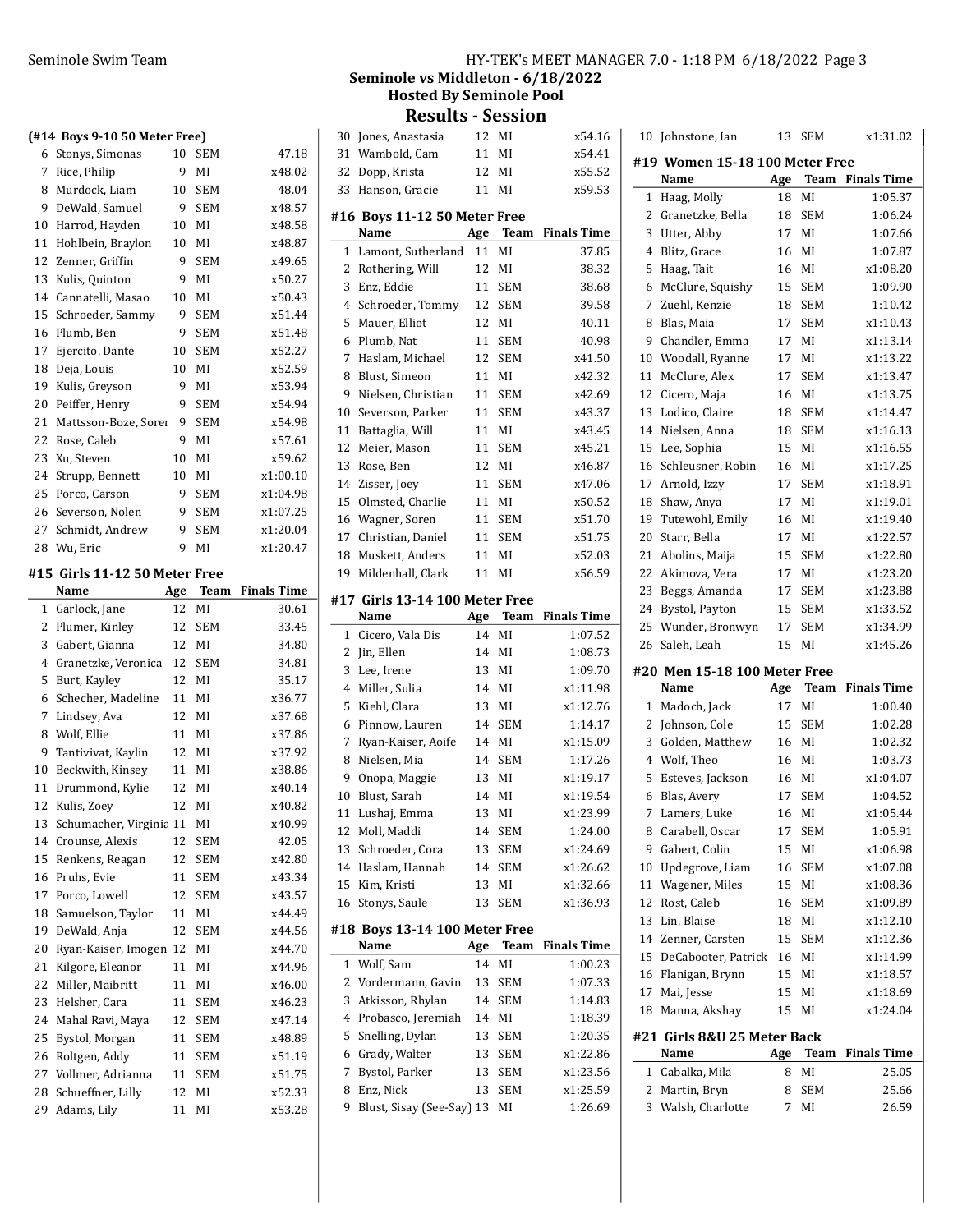#### (#21 Girls 8&U 25 Meter Back)

|       | 1421 UIITS OQU 45 METER DATKI |   |            |        |
|-------|-------------------------------|---|------------|--------|
|       | 4 Schinke, Emma               | 7 | <b>SEM</b> | 28.98  |
| 5     | O'Brien, Celeste              | 7 | <b>SEM</b> | 32.32  |
| 6     | Coughlin, Dani                | 8 | MI         | 36.27  |
| 7     | Schinke, Annika               | 5 | <b>SEM</b> | x37.21 |
| 8     | Heaps, Maddie                 | 7 | MI         | x37.29 |
| 9     | Fleming, Kinsley              | 7 | <b>SEM</b> | x37.88 |
| 10    | Pogodzinski, Juliana          | 6 | <b>SEM</b> | x38.40 |
| 11    | Swetlik, Clara                | 7 | <b>SEM</b> | x39.39 |
| 12    | Akimova, Sofiia               | 8 | MI         | x40.47 |
| 13    | Besch, Kortlynn               | 7 | MI         | x41.06 |
| 14    | Perras, Turner                | 8 | SEM        | x41.33 |
| 15    | Perras, Sloan                 | 7 | <b>SEM</b> | x42.08 |
| 16    | Mildenhall, Kate              | 8 | MI         | x43.05 |
| 17    | Peiffer, Lucy                 | 6 | <b>SEM</b> | x45.66 |
| 18    | Gulmen, Alex                  | 7 | <b>SEM</b> | x55.27 |
| 19    | Mullvain, Anita               | 7 | MI         | x58.75 |
| 20    | Onopa, Cate                   | 6 | MI         | x59.92 |
| $---$ | Zhou, Lilly                   | 8 | MI         | DQ     |
| $---$ | Soltys, Quinn                 | 6 | <b>SEM</b> | DQ     |
|       | Severson, Violet              | 6 | SEM        | DQ     |
|       |                               |   |            |        |

#### #22 Boys 8&U 25 Meter Back

 $\overline{a}$ 

| Name                | Age |            | <b>Team</b> Finals Time |
|---------------------|-----|------------|-------------------------|
| 1 Rohrer, Alex      |     | МI         | 37.32                   |
| 2 Coughlin, Derrick | 6   | MI         | 40.54                   |
| 3 Liebhold, James   | 8   | <b>SEM</b> | 43.34                   |
| 4 Plumb, Sam        | 6   | <b>SEM</b> | 48.61                   |
| 5 Schmidt, Noah     |     | 5 SEM      | 55.69                   |
| 6 Tarin, Brody      | 8   | MI         | 1:10.08                 |
| --- Knott, Josiah   | 5   | MI         | DO                      |
| --- Riley, Finn     | 8   | МI         | DO.                     |

#### #23 Girls 9-10 50 Meter Back

|     | Name                  | Age | Team       | <b>Finals Time</b> |
|-----|-----------------------|-----|------------|--------------------|
| 1   | McPhee, Jordyn        | 10  | <b>SEM</b> | 45.36              |
| 2   | Schinke, Caroline     | 10  | SEM        | 49.98              |
| 3   | Nemeth, Kacie         | 9   | SEM        | 51.92              |
| 4   | Rost, Nina            | 10  | <b>SEM</b> | x57.38             |
| 5   | O'Brien, Riley        | 9   | <b>SEM</b> | x1:01.52           |
| 6   | Maulbetsch, Marit     | 10  | МI         | 1:07.26            |
| 7   | Maulbetsch, Greta     | 10  | MI         | 1:09.95            |
| 8   | Zart, Stella          | 10  | MI         | 1:13.25            |
| 9   | Richard, Brianna      | 10  | MI         | x1:21.11           |
| --- | Schram, Elsie         | 9   | МI         | DQ                 |
| --- | Varriale, Marie-There | 9   | <b>SEM</b> | DQ                 |
| --- | Park, Eloise          | 9   | ΜI         | DO                 |
| --- | Zisser, Claire        | 10  | <b>SEM</b> | DO                 |
| --- | Miller, Avri          | 9   | SEM        | DO                 |
| --- | Kromm, Scarlett       | 9   | <b>SEM</b> | DO                 |
|     |                       |     |            |                    |

## #24 Boys 9-10 50 Meter Back

| Name             |       | Age Team Finals Time |
|------------------|-------|----------------------|
| 1 Peiffer, Henry | 9 SEM | 56.53                |
| 2 Rice, Philip   | 9 MI  | 58.39                |
| 3 DeWald, Samuel | 9 SEM | 59.05                |
|                  |       |                      |

# Seminole Swim Team HY-TEK's MEET MANAGER 7.0 - 1:18 PM 6/18/2022 Page 4 Seminole vs Middleton - 6/18/2022

# Hosted By Seminole Pool Results - Session

| 4            | Strupp, Bennett                | 10       | MI         | 1:04.39             |
|--------------|--------------------------------|----------|------------|---------------------|
| 5            | Kulis, Greyson                 | 9        | MI         | 1:04.73             |
| 6            | Kulis, Quinton                 | 9        | MI         | x1:05.26            |
| 7            | Severson, Nolen                | 9        | <b>SEM</b> | 1:06.60             |
| 8            | Xu, Steven                     | 10       | MI         | x1:10.72            |
| ---          | Schroeder, Sammy               | 9        | <b>SEM</b> | DQ                  |
| ---          | Schmidt, Andrew                | 9        | <b>SEM</b> | DQ                  |
|              | #25 Girls 11-12 50 Meter Back  |          |            |                     |
|              | Name                           | Age      | Team       | <b>Finals Time</b>  |
| 1            | Garlock, Jane                  | 12       | MI         | 37.26               |
| 2            | Ress, Zoë                      | 12       | MI         | 40.09               |
| 3            | Beyler, Abigail                | 11       | <b>SEM</b> | 41.80               |
| 4            | Lindsey, Ava                   | 12       | MI         | 47.43               |
| 5            | DeWald, Anja                   | 12       | <b>SEM</b> | 52.96               |
| 6            | Mahal Ravi, Maya               | 12       | <b>SEM</b> | 57.56               |
| 7            | Roltgen, Addy                  | 11       | SEM        | x59.95              |
| 8            | Wambold, Cam                   | 11       | MI         | x1:01.19            |
| 9            | Kilgore, Eleanor               | 11       | MI         | x1:01.35            |
| 10           | Beuthien, Kaleigh              | 12       | SEM        | x1:19.40            |
| ---          | Jones, Anastasia               | 12       | MI         | DQ                  |
| ---          | Vollmer, Adrianna              | 11       | <b>SEM</b> | DQ                  |
|              |                                |          |            |                     |
|              | #26 Boys 11-12 50 Meter Back   |          |            |                     |
|              | Name                           |          | Age Team   | <b>Finals Time</b>  |
| 1            | Lamont, Sutherland             | 11       | MI         | 44.50               |
| 2            | Cullen, Leo                    | 11       | MI         | 48.20               |
| 3            | Schmidt, Jacob                 | 11       | <b>SEM</b> | 49.23               |
| 4            | Haslam, Michael                | 12       | <b>SEM</b> | 50.22               |
| 5            | Enz, Eddie                     | 11       | <b>SEM</b> | 51.79               |
| 6            | Muskett, Anders                | 11       | MI         | 1:12.53             |
|              | --- Zisser, Joey               | 11       | SEM        | DQ                  |
| ---          | Severson, Parker               | 11       | <b>SEM</b> | DQ                  |
| ---          | Wagner, Soren                  | 11       | <b>SEM</b> | DQ                  |
|              | #27 Girls 13-14 100 Meter Back |          |            |                     |
|              | Name                           |          | Age Team   | <b>Finals Time</b>  |
| $\mathbf{1}$ | Lee, Irene                     | 13       | MI         | 1:18.95             |
| 2            | Pinnow, Lauren                 | 14       | SEM        | 1:19.62             |
| 3            | Stonys, Saule                  | 13       | <b>SEM</b> | 2:09.18             |
|              | #28 Boys 13-14 100 Meter Back  |          |            |                     |
|              | Name                           | Age      | Team       | <b>Finals Time</b>  |
| 1            | Wolf, Sam                      | 14       | MI         | 1:11.42             |
| 2            | Johnson, Levi                  | 13       | <b>SEM</b> | 1:23.56             |
|              | 3 Carabell, Connor             | 13       | <b>SEM</b> | 1:29.17             |
|              | 4 Enz, Nick                    | 13       | SEM        | 1:36.92             |
| ---          | Johnstone, Ian                 | 13       | SEM        | D <sub>0</sub>      |
|              |                                |          |            |                     |
|              |                                |          |            |                     |
|              | #29 Women 15-18 100 Meter Back |          |            |                     |
|              | Name                           | Age      | Team       | <b>Finals Time</b>  |
| 1            | Haag, Molly                    | 18       | MI         | 1:17.55             |
| 2            | Lodico, Claire                 | 18       | SEM        | 1:20.56             |
| 3            | Haag, Tait                     | 16       | MI         | 1:21.21             |
| 4            | Lorson, Elsa                   | 16       | <b>SEM</b> | 1:21.40             |
| 5            | Arnold, Catherine              | 15       | <b>SEM</b> | 1:22.74             |
| 6<br>7       | Lee, Sophia<br>Diny, Annika    | 15<br>15 | MI<br>MI   | 1:23.35<br>x1:24.80 |

| 8            | McClure, Alex                      | 17    | SEM             | x1:25.37                      |
|--------------|------------------------------------|-------|-----------------|-------------------------------|
| 9            | Shaw, Anya                         | 17    | MI              | x1:31.23                      |
|              |                                    |       |                 |                               |
|              | #30 Men 15-18 100 Meter Back       |       |                 |                               |
|              | Name                               | Age   | <b>Team</b>     | <b>Finals Time</b>            |
| $\mathbf{1}$ | Wolf, Theo                         | 16 MI |                 | 1:11.47                       |
|              | 2 Atkisson, Brayden                | 18    | SEM             | 1:14.88                       |
|              | 3 Golden, Matthew                  | 16 MI |                 | 1:15.10                       |
|              | 4 Updegrove, Liam                  |       | 16 SEM          | 1:17.69                       |
|              | 5 Carabell, Oscar                  |       | 17 SEM          | 1:18.12                       |
|              | 6 Flanigan, Courtland              | 17    | MI              | 1:20.81                       |
| 7            | Mai, Jesse                         | 15    | MI              | x1:37.32                      |
|              | #31 Girls 8&U 100 Meter Free Relay |       |                 |                               |
|              | Team                               |       | Relay           | <b>Finals Time</b>            |
| 1            | MI                                 |       | A               | 1:32.14                       |
|              | Hohlbein, Emery 8                  |       | Johnson, Viv 8  |                               |
|              | Dula, Liliana 8                    |       |                 | Harrod, Ryann 8               |
|              | 2 MI                               |       | B               | 1:40.28                       |
|              | Walsh, Charlotte 7                 |       |                 | Cabalka, Mila 8               |
|              | Meagher, Elodie 8                  |       |                 | Besch, Kortlynn 7             |
| 3            | <b>SEM</b>                         |       | A               | 1:53.35                       |
|              | Kuehn, Kennedy 7                   |       |                 | O'Brien, Celeste 7            |
|              | Birkel, Hayden 8                   |       |                 | Schinke, Emma 7               |
|              | 4 SEM                              |       | B               | 1:59.34                       |
|              |                                    |       |                 | Schroeder, Rosie 8            |
|              | Martin, Bryn 8                     |       |                 |                               |
|              | Moenck, Natalie 8<br>5 MI          |       | C               | Chandler, Tessa 7<br>x2:06.72 |
|              |                                    |       |                 |                               |
|              | Akimova, Sofiia 8                  |       |                 | Rashid, Sophia 7              |
|              | Heaps, Maddie 7                    |       |                 | Coughlin, Dani 8              |
| 6            | <b>SEM</b>                         |       | D               | x2:45.42                      |
|              | Grotenhuis, Daphne 8               |       |                 | Gulmen, Alex 7                |
|              | Swetlik, Clara 7                   |       | Micklos, Livy 7 |                               |
| 7            | <b>SEM</b>                         |       | C               | x2:55.63                      |
|              | Fleming, Kinsley 7                 |       | Peiffer, Lucy 6 |                               |
|              | Heggeseth, Cora 7                  |       |                 | Gumieny, Amelia 8             |
| 8            | MI                                 |       | D               | x2:59.09                      |
|              | Caruso, Gianna 7                   |       |                 | Mullvain, Anita 7             |
|              | Griggs, Kiera 7                    |       |                 | Caruso, Gabriella 7           |
| 9            | MI                                 |       | E               | x3:00.55                      |
|              | Hellenbrand, Harper 8              |       | Zhou, Lilly 8   |                               |
|              | Mildenhall, Kate 8                 |       |                 | Morley, Fallon 6              |
|              | #32 Boys 8&U 100 Meter Free Relay  |       |                 |                               |
|              | Team                               |       | Relay           | <b>Finals Time</b>            |
| 1            | MI                                 |       | A               | 1:37.35                       |
|              | Battaglia, Doug 8                  |       |                 | Morley, Rowan 8               |
|              | Beyerl, Miles 8                    |       |                 | Bushek, Callen 8              |
| 2            | <b>SEM</b>                         |       | A               | 2:09.05                       |
|              | Wilczewski, Peyton 8               |       |                 | Liebhold, James 8             |
|              | Plumb, Sam 6                       |       | Mackie, Reid 8  |                               |
| 3            | MI                                 |       | B               | 3:24.04                       |
|              | Probasco, Matt 7                   |       |                 | Coughlin, Derrick 6           |
|              | Riley, Finn 8                      |       | Rohrer, Alex 7  |                               |
|              | Λ1                                 |       |                 |                               |

#### #33 Girls 9-10 100 Meter IM

|  | <b>Name</b>      | Age |        | Team Finals Time |
|--|------------------|-----|--------|------------------|
|  | 1 McPhee, Jordyn |     | 10 SEM | 1:41.53          |
|  | 2 Grady, Alison  |     | 10 SEM | 1:43.82          |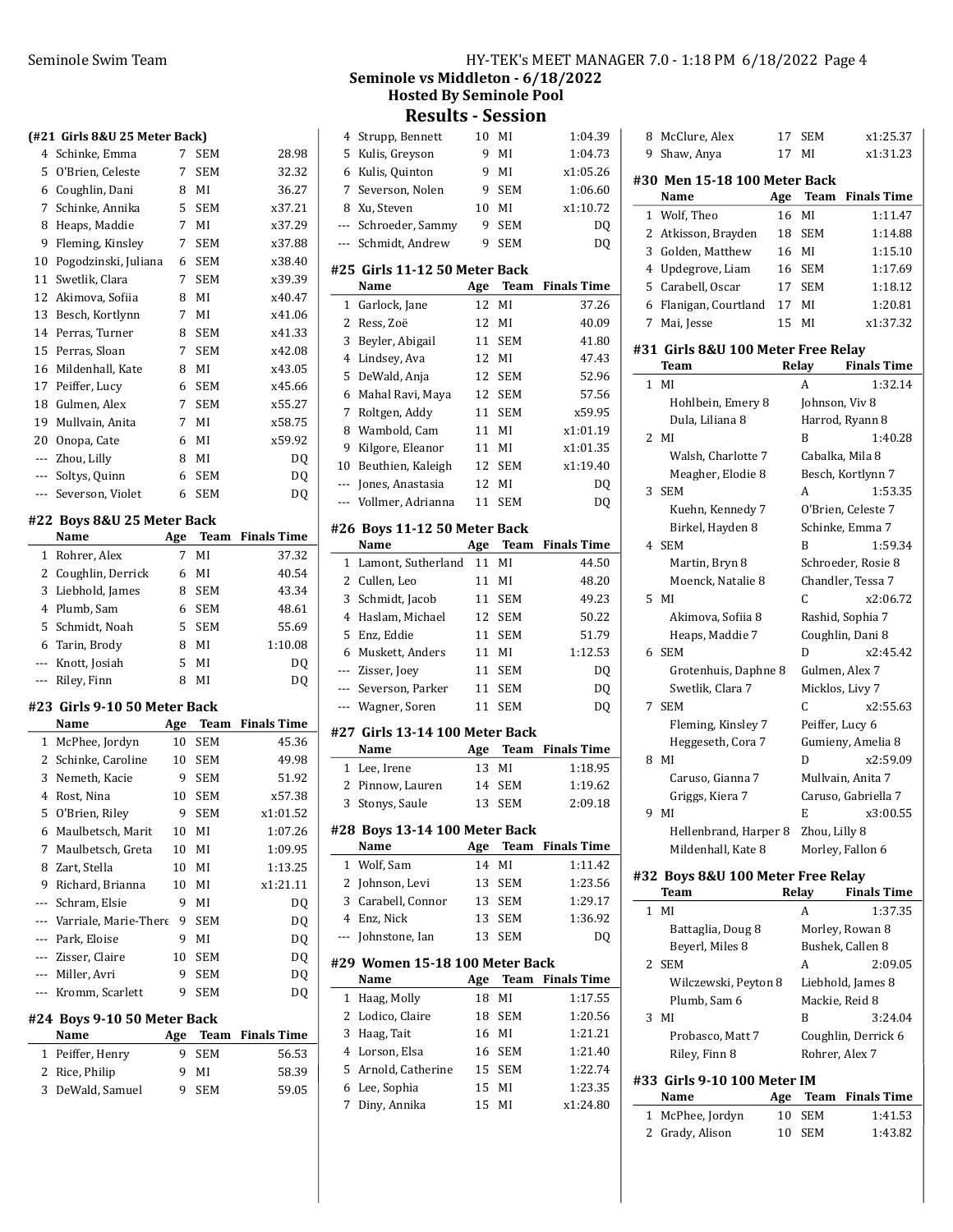|              | (#33 Girls 9-10 100 Meter IM)  |     |            |                    |
|--------------|--------------------------------|-----|------------|--------------------|
| 3<br>4       | Ma, Amy<br>Beyerl, Charlotte   | 10  | MI         | 1:51.64<br>1:53.03 |
| 5            |                                | 10  | MI<br>MI   | 2:25.64            |
|              | Lickel, Avery                  | 10  |            |                    |
|              | #34 Boys 9-10 100 Meter IM     |     |            |                    |
|              | Name                           | Age | Team       | <b>Finals Time</b> |
| 1            | Kim, Eric                      | 10  | MI         | 1:50.63            |
|              | 2 Bauer, Elliot                | 9   | MI         | 1:59.47            |
| 3            | O'Neill, Fin                   | 10  | MI         | 2:22.09            |
| ---          | Stonys, Simonas                | 10  | <b>SEM</b> | DQ                 |
| ---          | Dula, Cameron                  | 10  | MI         | DO.                |
|              | #35  Girls 11-12 100 Meter IM  |     |            |                    |
|              | Name                           | Age | Team       | <b>Finals Time</b> |
| 1            | Martin, Taetem                 | 12  | MI         | 1:20.62            |
| 2            | Plumer, Kinley                 | 12  | <b>SEM</b> | 1:25.78            |
| 3            | Rashid, Olivia                 | 12  | MI         | 1:34.10            |
| 4            | Doehla, Brynn                  | 12  | MI         | 1:34.89            |
| 5            | Gardener, Lucy                 | 11  | SEM        | 1:39.16            |
| *6           | Tantivivat, Kaylin             | 12  | MI         | x1:40.02           |
| *6           | Beyler, Abigail                | 11  | <b>SEM</b> | 1:40.02            |
| 8            | Grady, Caelan                  | 12  | SEM        | x1:45.11           |
| 9            | Kulis, Zoey                    | 12  | MI         | x1:49.49           |
| 10           | Pogodzinski, Angel             | 11  | SEM        | x1:53.39           |
| 11           | Pruhs, Evie                    | 11  | SEM        | x2:04.30           |
| 12           | Spaeth, Abby                   | 11  | MI         | x2:11.22           |
|              | #36 Boys 11-12 100 Meter IM    |     |            |                    |
|              | Name                           | Age | Team       | <b>Finals Time</b> |
|              |                                |     |            |                    |
| 1            | Figueroa, Teo                  | 12  | SEM        | 1:32.40            |
| 2            | Plumb, Nat                     | 11  | SEM        | 1:45.48            |
| 3            | Sharkey, Michael               | 11  | SEM        | 1:47.38            |
| 4            | Schmidt, Jacob                 | 11  | SEM        | x1:49.36           |
| 5            | Cullen, Leo                    | 11  | MI         | 1:53.51            |
| ---          | Rose, Ben                      | 12  | MI         | DQ                 |
|              | --- Mand, Mason                | 12  | MI         | DQ                 |
|              | #37 Girls 13-14 100 Meter IM   |     |            |                    |
|              | Name                           | Age | Team       | <b>Finals Time</b> |
|              | 1 Faris, Kennedy               | 14  | <b>SEM</b> | 1:17.13            |
|              | 2 Nielsen, Mia                 | 14  | <b>SEM</b> | 1:29.89            |
| 3            | Kirker, Maggie                 | 13  | MI         | 1:30.87            |
|              | 4 Schroeder, Cora              | 13  | <b>SEM</b> | 1:42.79            |
| 5            | Maroon, Addy                   | 14  | MI         | 1:44.28            |
|              | #38 Boys 13-14 100 Meter IM    |     |            |                    |
|              | Name                           | Age | Team       | <b>Finals Time</b> |
| 1            | Freiberg, Benjamin             | 14  | MI         | 1:18.63            |
| 2            | Wagener, Henry                 | 13  | MI         | 1:35.68            |
| 3            | Grady, Walter                  | 13  | <b>SEM</b> | 1:36.22            |
|              | 4 Blust, Sisay (See-Say) 13 MI |     |            | 1:46.72            |
|              | #39 Women 15-18 200 Meter IM   |     |            |                    |
|              | Name                           |     | Age Team   | <b>Finals Time</b> |
| $\mathbf{1}$ | Schmidt, Monica                | 15  | SEM        | 2:45.99            |
| 2            | Lorson, Elsa                   | 16  | SEM        | 2:59.94            |

# Seminole Swim Team HY-TEK's MEET MANAGER 7.0 - 1:18 PM 6/18/2022 Page 5 Seminole vs Middleton - 6/18/2022 Hosted By Seminole Pool

Results - Session

|              | Results - Session              |     |             |                    |
|--------------|--------------------------------|-----|-------------|--------------------|
| 3            | Schleusner, Robin              | 16  | MI          | 3:17.39            |
| 4            | Akimova, Vera                  | 17  | MI          | 3:25.21            |
| 5            | Starr, Bella                   | 17  | MI          | 3:38.30            |
| 6            | Lewis, Kate                    | 18  | MI          | x3:53.61           |
|              |                                |     |             |                    |
|              | #40 Men 15-18 200 Meter IM     |     |             |                    |
|              | Name                           | Age | Team        | <b>Finals Time</b> |
| 1            | Esteves, Jackson               | 16  | MI          | 2:36.41            |
| 2            | Johnson, Cole                  | 15  | <b>SEM</b>  | 2:41.16            |
| 3            | Lamers, Luke                   | 16  | MI          | 2:46.31            |
|              | #41  Girls 8&U 25 Meter Breast |     |             |                    |
|              | Name                           | Age | Team        | <b>Finals Time</b> |
| 1            | Harrod, Ryann                  | 8   | MI          | 29.88              |
| 2            | Rashid, Sophia                 | 7   | MI          | 30.09              |
| 3            | Cabalka, Mila                  | 8   | MI          | 30.85              |
| 4            | Hohlbein, Emery                | 8   | MI          | x34.16             |
| 5            | Meagher, Elodie                | 8   | MI          | x38.57             |
| 6            | Frontier, Harper               | 8   | <b>SEM</b>  | 45.99              |
| 7            | Fleming, Kinsley               | 7   | <b>SEM</b>  | 50.39              |
| ---          | Hellenbrand, Harper            | 8   | MI          | D <sub>0</sub>     |
| ---          | Dula, Liliana                  | 8   | MI          | DQ                 |
| ---          | Heaps, Maddie                  | 7   | MI          | DQ                 |
| $---$        | Zhou, Lilly                    | 8   | MI          |                    |
| ---          | Murdock, Nora                  | 7   | SEM         | DQ                 |
|              |                                | 7   | <b>SEM</b>  | DQ                 |
| ---          | Chandler, Tessa                |     |             | DQ                 |
| ---          | Schroeder, Rosie               | 8   | <b>SEM</b>  | DQ                 |
| ---          | Heggeseth, Cora                | 7   | <b>SEM</b>  | DQ                 |
| ---          | Gulmen, Alex                   | 7   | <b>SEM</b>  | DQ                 |
| ---          | Busse, Alice                   | 6   | <b>SEM</b>  | DQ                 |
| ---          | Moenck, Natalie                | 8   | <b>SEM</b>  | DQ                 |
| ---          | Pogodzinski, Juliana           | 6   | <b>SEM</b>  | DQ                 |
|              | #42 Boys 8&U 25 Meter Breast   |     |             |                    |
|              | Name                           | Age | <b>Team</b> | <b>Finals Time</b> |
| $\mathbf{1}$ | Wilczewski, Peyton             | 8   | <b>SEM</b>  | 28.15              |
| $\mathbf{2}$ | Battaglia, Doug                | 8   | MI          | 32.72              |
| $---$        | Bushek, Callen                 | 8   | MI          | DQ                 |
| ---          | Morley, Rowan                  | 8   | MI          | DQ                 |
| ---          | Probasco, Matt                 | 7   | MI          | DQ                 |
|              | Frontier, Finley               | 6   | SEM         | DQ                 |
|              | Plumb, Sam                     | 6   | SEM         | DQ                 |
|              |                                |     |             |                    |
|              | #43 Girls 9-10 50 Meter Breast |     |             |                    |
|              | Name                           | Age | Team        | <b>Finals Time</b> |
| 1            | Bystol, Zoey                   | 9   | SEM         | 56.65              |
| 2            | Murphy, Reese                  | 10  | SEM         | 56.88              |
| 3            | Beyerl, Charlotte              | 10  | MI          | 57.59              |
| 4            | Lickel, Avery                  | 10  | MI          | 58.60              |
| 5            | Grady, Mairin                  | 10  | SEM         | 59.26              |
| 6            | Heggeseth, Emma                | 10  | SEM         | x1:00.98           |
| 7            | Tuli, Anika                    | 9   | SEM         | x1:02.68           |
| 8            | Bowdish, Adi                   | 10  | SEM         | x1:04.05           |
| 9            | Hook, Aimee                    | 10  | SEM         | x1:04.36           |
| 10           | Doehla, Blake                  | 10  | MI          | 1:08.76            |
| 11           | Moody, Megan                   | 10  | SEM         | x1:09.11           |
| 12           | Sydow, Clara                   | 10  | MI          | x1:16.62           |
| 13           | Zisser, Claire                 | 10  | SEM         | x1:16.78           |
|              |                                |     |             |                    |

| 14             | Ryan-Kaiser, Maeve                    | 9        | MI         | x1:23.91           |
|----------------|---------------------------------------|----------|------------|--------------------|
| 15             | Maulbetsch, Greta                     | 10       | MI         | x1:30.58           |
| 16             | Sayre, Carrie                         | 9        | SEM        | x1:36.59           |
| ---            | Henke, Brielle                        | 9        | MI         | DQ                 |
| ---            | Raghavan, Anya                        | 10       | MI         | DQ                 |
| ---            | Zart, Stella                          | 10       | MI         | DQ                 |
| ---            | Poad, Avery                           | 9        | <b>SEM</b> | DQ                 |
| ---            | Busse, Norah                          | 10       | <b>SEM</b> | DQ                 |
| ---            | Moenck, Olivia                        | 10       | <b>SEM</b> | DQ                 |
| ---            | Schroeder, Evie                       | 10       | <b>SEM</b> | DQ                 |
| ---            | Blust, Annalise                       | 9        | MI         | DQ                 |
| ---            | Plumer, Cameron                       | 9        | <b>SEM</b> | DQ                 |
|                |                                       |          |            |                    |
|                | #44 Boys 9-10 50 Meter Breast<br>Name | Age      | Team       | <b>Finals Time</b> |
| $\mathbf{1}$   | Kim, Eric                             | 10       | MI         | 55.66              |
| 2              | Ejercito, Dante                       | 10       | <b>SEM</b> | 56.20              |
| 3              | Bauer, Elliot                         | 9        | MI         | 57.78              |
| 4              | Crounse, Nolan                        | 10       | <b>SEM</b> | 59.54              |
| 5              | Zenner, Griffin                       | 9        | <b>SEM</b> | 1:01.29            |
| 6              | Cannatelli, Masao                     | 10       | MI         | 1:01.56            |
| 7              | Harrod, Hayden                        | 10       | MI         | x1:02.84           |
| 8              | Murdock, Liam                         | 10       | SEM        | x1:06.82           |
| 9              | Porco, Carson                         | 9        | <b>SEM</b> | x1:10.26           |
| 10             | O'Neill, Fin                          | 10       | MI         | x1:14.26           |
| $\overline{a}$ | Deja, Louis                           | 10       | MI         | DQ                 |
| ---            | Wu, Eric                              | 9        | MI         | DQ                 |
| ---            | Rose, Caleb                           | 9        | MI         | DQ                 |
|                |                                       |          |            |                    |
|                |                                       |          |            |                    |
| ---            | Oakland, Miles                        | 9        | SEM        | DQ                 |
| ---            | Hohlbein, Braylon                     | 10       | MI         | DQ                 |
|                | #45 Girls 11-12 50 Meter Breast       |          |            |                    |
|                | Name                                  | Age      | Team       | <b>Finals Time</b> |
| 1              | Gabert, Gianna                        | 12       | MI         | 40.38              |
| 2              | Burt, Kayley                          | 12       | MI         | 46.18              |
| 3              | Ress, Zoë                             | 12       | MI         | 46.43              |
| 4              | Schumacher, Virginia 11               |          | MI         | x49.35             |
| 5              | Gardener, Lucy                        | 11       | <b>SEM</b> | 49.48              |
| 6              | Wolf, Ellie                           | 11       | MI         | x49.89             |
| 7              | Grady, Caelan                         | 12       | <b>SEM</b> | 49.97              |
| 8              | Drummond, Kylie                       | 12       | MI         | x50.87             |
| 9              | Rice, Sasha                           | 11       | MI         | x53.55             |
| 10             | Renkens, Reagan                       | 12       | <b>SEM</b> | 53.59              |
| 11             | Crounse, Alexis                       | 12       | SEM        | x53.70             |
| 12             | Miller, Maibritt                      | 11       | MI         | x57.24             |
| 13             | Samuelson, Taylor                     | 11       | MI         | x57.66             |
| 14             | Beckwith, Kinsey                      | 11       | MI         | x57.97             |
| 15             | Guziewski, Lili                       | 11       | MI         | x58.35             |
| 16             | Schueffner, Lilly                     | 12       | MI         | x58.79             |
| 17             | Helsher, Cara                         | 11       | SEM        | x59.34             |
| 18             | Ryan-Kaiser, Imogen                   | 12       | MI         | x1:00.56           |
| 19             | Bystol, Morgan                        | 11       | SEM        | x1:01.90           |
| 20             | Spaeth, Abby                          | 11       | MI         | x1:02.91           |
| 21             | Hanson, Gracie                        | 11       | MI         | x1:13.91           |
| 22<br>---      | Porco, Lowell<br>Perlman, Baley       | 12<br>12 | SEM<br>SEM | x1:54.82<br>DQ     |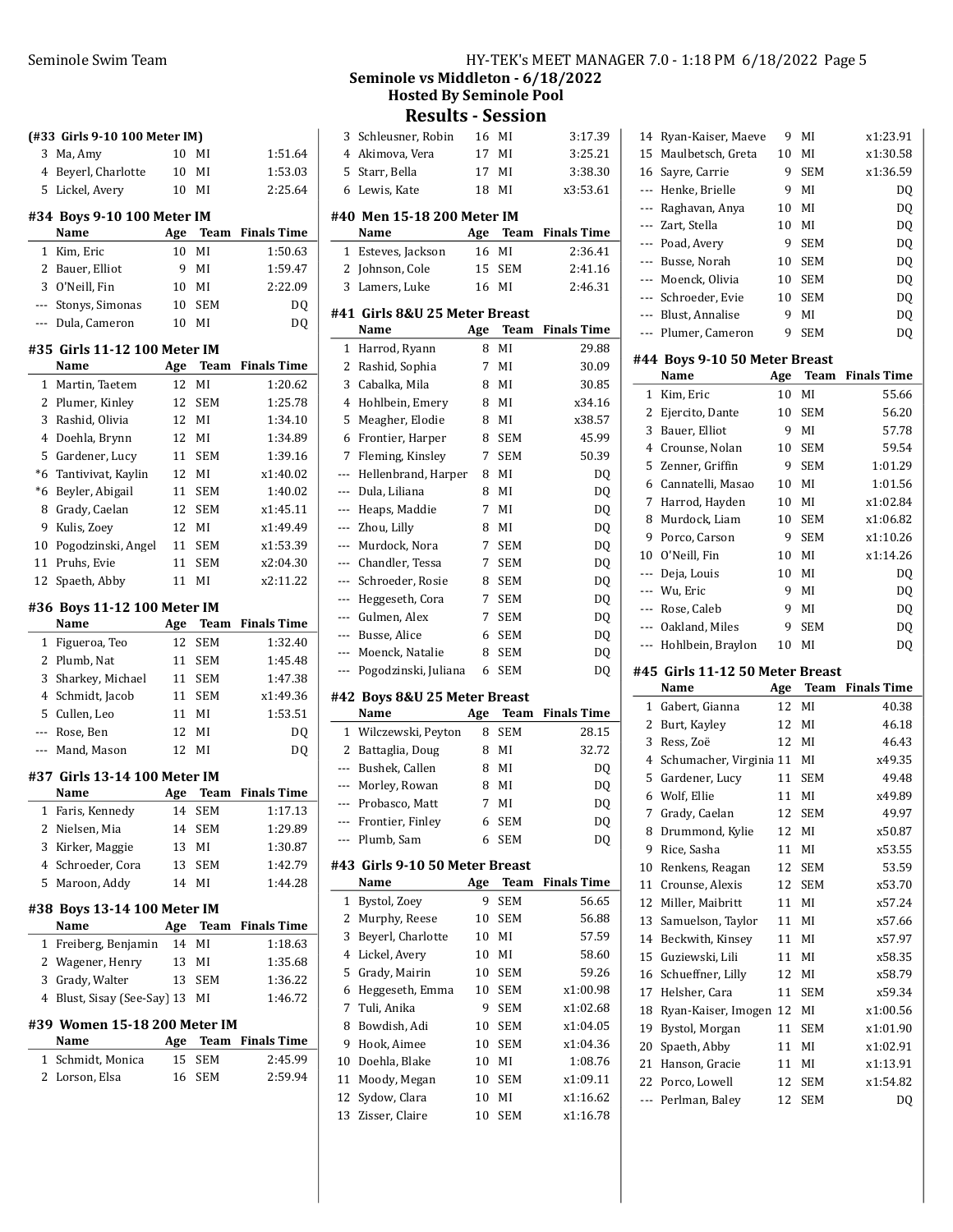# Seminole Swim Team **HY-TEK's MEET MANAGER 7.0 - 1:18 PM 6/18/2022** Page 6 Seminole vs Middleton - 6/18/2022 Hosted By Seminole Pool Results - Session

|     | #46  Boys 11-12 50 Meter Breast         |     |                 |                         |
|-----|-----------------------------------------|-----|-----------------|-------------------------|
|     | Name                                    | Age | Team            | <b>Finals Time</b>      |
| 1   | Garbacz, Max                            | 12  | SEM             | 35.40                   |
| 2   | Figueroa, Teo                           | 12  | <b>SEM</b>      | 47.79                   |
| 3   | Battaglia, Will                         | 11  | MI              | 50.19                   |
|     | 4 Cataldo, Alex                         | 12  | <b>SEM</b>      | 51.32                   |
| 5   | Mand, Mason                             |     | 12 MI           | 53.72                   |
| 6   | Blust, Simeon                           | 11  | MI              | 55.02                   |
| 7   | Nielsen, Christian                      | 11  | SEM             | x1:01.69                |
|     | 8 Mildenhall, Clark                     | 11  | MI              | x1:04.53                |
|     | --- Sharkey, Michael                    | 11  | SEM             | DQ                      |
| --- | Christian, Daniel                       | 11  | <b>SEM</b>      | DQ                      |
| --- | Hoet, Evan                              | 11  | <b>SEM</b>      | DQ                      |
|     | #47 Girls 13-14 100 Meter Breast        |     |                 |                         |
|     | Name                                    | Age | Team            | <b>Finals Time</b>      |
| 1   | Jin, Ellen                              | 14  | MI              | 1:22.94                 |
|     | 2 Kirker, Maggie                        |     | 13 MI           | 1:40.64                 |
| 3   | Moll, Maddi                             |     | 14 SEM          | 1:45.56                 |
|     | 4 Kim, Kristi                           |     | 13 MI           | 1:51.37                 |
| 5   | Lushaj, Emma                            | 13  | MI              | x1:52.15                |
|     | 6 Haslam, Hannah                        | 14  | SEM             | 1:52.71                 |
|     |                                         |     |                 |                         |
|     | #48 Boys 13-14 100 Meter Breast<br>Name |     | Age Team        | <b>Finals Time</b>      |
| 1   | Freiberg, Benjamin                      | 14  | MI              | 1:25.27                 |
|     | 2 Johnson, Levi                         | 13  | SEM             | 1:35.15                 |
|     | 3 Bystol, Parker                        |     | 13 SEM          | 1:36.57                 |
|     | 4 Probasco, Jeremiah                    |     | 14 MI           | 1:43.01                 |
|     |                                         |     |                 |                         |
|     |                                         |     |                 |                         |
|     | #49 Women 15-18 100 Meter Breast        |     |                 |                         |
|     | Name                                    | Age |                 | <b>Team</b> Finals Time |
|     | 1 Blitz, Grace                          | 16  | MI              | 1:29.29                 |
|     | 2 McClure, Squishy                      | 15  | SEM             | 1:30.20                 |
| 3   | Blas, Maia                              |     | 17 SEM          | 1:33.64                 |
|     | 4 Diny, Annika                          | 15  | MI              | 1:38.14                 |
| 5   | Saleh, Leah                             | 15  | MI              | 2:09.55                 |
|     | #50 Men 15-18 100 Meter Breast          |     |                 |                         |
|     | Name                                    |     |                 | <b>Finals Time</b>      |
| 1   |                                         | 17  | Age Team<br>SEM |                         |
| 2   | Blas, Avery<br>Neumann, Grayson         | 15  | SEM             | 1:18.04<br>1:18.82      |
| 3   |                                         | 15  | MI              | 1:21.45                 |
| 4   | Gabert, Colin                           | 15  | MI              | 1:24.36                 |
| 5   | Wagener, Miles<br>Flanigan, Courtland   | 17  | MI              | 1:27.71                 |
| 6   |                                         | 15  | MI              | x1:39.45                |
| 7   | Flanigan, Brynn                         | 15  | MI              | x1:50.32                |
|     | Manna, Akshay                           |     |                 |                         |
|     | #51 Girls 8&U 25 Meter Fly              |     |                 |                         |
|     | Name                                    | Age | Team            | <b>Finals Time</b>      |
| 1   | Schinke, Emma                           | 7   | <b>SEM</b>      | 28.26                   |
| 2   | Johnson, Viv                            | 8   | MI              | 29.37                   |
| 3   | Kuehn, Kennedy                          | 7   | SEM             | 32.63                   |
| --- | Griggs, Kiera                           | 7   | MI              | DQ                      |
| --- | Birkel, Hayden                          | 8   | SEM             | DQ                      |

|              | #52 Boys 8&U 25 Meter Fly           |          |                   |                         |
|--------------|-------------------------------------|----------|-------------------|-------------------------|
|              | Name                                | Age      |                   | <b>Team</b> Finals Time |
| ---          | Beyerl, Miles                       | 8        | MI                | DQ                      |
|              | #53 Girls 9-10 50 Meter Fly         |          |                   |                         |
|              | Name                                | Age      | Team              | <b>Finals Time</b>      |
| $\mathbf{1}$ | Schinke, Caroline                   | 10       | <b>SEM</b>        | 43.66                   |
| 2            | Fleming, Brynn                      | 9        | <b>SEM</b>        | 58.84                   |
| 3            | Ehle, Norah                         | 9        | <b>SEM</b>        | 1:16.65                 |
|              | --- Garlock, Maggie                 | 9        | MI                | DQ                      |
|              | --- Christian, Hailey               | 10       | <b>SEM</b>        | DQ                      |
|              | --- O'Brien, Riley                  | 9        | SEM               | DQ                      |
|              | #54 Boys 9-10 50 Meter Fly          |          |                   |                         |
|              | Name                                | Age      | Team              | <b>Finals Time</b>      |
| 1            | Dopp, Aaron                         | 10       | MI                | 50.81                   |
| 2            | Miller, Anders                      | 9        | MI                | 51.22                   |
| $---$        | Mauer, Nolan                        | 9        | ΜI                | DQ                      |
|              | #55 Girls 11-12 50 Meter Fly        |          |                   |                         |
|              | Name                                |          | Age Team          | <b>Finals Time</b>      |
| 1            | Martin, Taetem                      | 12       | MI                | 36.19                   |
| 2            | Granetzke, Veronica                 | 12       | <b>SEM</b>        | 38.60                   |
| 3            | Doehla, Brynn                       | 12       | MI                | 38.65                   |
| 4            | Rashid, Olivia                      | 12       | MI                | 43.03                   |
| 5            | Schecher, Madeline                  | 11       | MI                | x47.12                  |
| 6            | Rice, Sasha                         | 11       | MI                | x50.65                  |
| 7            | Pogodzinski, Angel                  | 11       | <b>SEM</b>        | 52.15                   |
| ---          | Beuthien, Kaleigh                   | 12       | <b>SEM</b>        | DQ                      |
|              | #56 Boys 11-12 50 Meter Fly         |          |                   |                         |
|              |                                     |          |                   |                         |
|              | Name                                |          | Age Team          | <b>Finals Time</b>      |
|              | 1 Garbacz, Max                      | 12       | <b>SEM</b>        | 31.36                   |
|              | 2 Cataldo, Alex                     | 12       | <b>SEM</b>        | 50.56                   |
| 3            | Mauer, Elliot                       | 12       | MI                | 1:03.76                 |
|              | #57 Girls 13-14 50 Meter Fly        |          |                   |                         |
|              | Name                                | Age      | Team              | <b>Finals Time</b>      |
| 1            | Faris, Kennedy                      | 14       | SEM               | 32.92                   |
|              | 2 Cicero, Vala Dis                  |          | 14 MI             | 33.24                   |
| 3            | Miller, Sulia                       | 14       | MI                | 36.06                   |
|              | 4 Ryan-Kaiser, Aoife                |          | 14 MI             | 36.26                   |
| 5            | Kiehl, Clara                        | 13       | MI                | x36.31                  |
| 6            | Onopa, Maggie                       | 13       | MI                | x39.86                  |
| 7            | Blust, Sarah                        | 14       | MI                | x41.28                  |
| 8            | Maroon, Addy                        | 14       | MI                | x45.63                  |
|              | #58 Boys 13-14 50 Meter Fly         |          |                   |                         |
|              | Name                                | Age      | Team              | <b>Finals Time</b>      |
| $\mathbf{1}$ | Vordermann, Gavin                   | 13       | <b>SEM</b>        | 32.46                   |
|              | 2 Atkisson, Rhylan                  |          | 14 SEM            | 35.20                   |
|              | 3 Snelling, Dylan                   |          | 13 SEM            | 36.33                   |
|              | 4 Wagener, Henry                    |          | 13 MI             | 38.78                   |
|              | #59 Women 15-18 100 Meter Fly       |          |                   |                         |
|              | Name                                |          |                   | Age Team Finals Time    |
| 1<br>2       | Schmidt, Monica<br>Granetzke, Bella | 15<br>18 | <b>SEM</b><br>SEM | 1:15.28<br>1:15.43      |

| 3            | Utter, Abby                         | 17  | MI              | 1:19.97                |
|--------------|-------------------------------------|-----|-----------------|------------------------|
|              | 4 Cicero, Maja                      | 16  | MI              | 1:21.12                |
|              | 5 Woodall, Ryanne                   | 17  | MI              | 1:23.90                |
|              | 6 Chandler, Emma                    |     | 17 MI           | x1:25.27               |
|              | #60 Men 15-18 100 Meter Fly         |     |                 |                        |
|              | Name                                | Age | <b>Team</b>     | <b>Finals Time</b>     |
|              | 1 Madoch, Jack                      | 17  | MI              | 1:08.90                |
|              | 2 Weber, Josh                       | 17  | SEM             | 1:13.56                |
|              | 3 Atkisson, Brayden                 | 18  | SEM             | 1:14.75                |
|              | 4 Neumann, Grayson                  | 15  | SEM             | 1:14.82                |
|              | 5 Zenner, Carsten                   | 15  | SEM             | x1:26.36               |
|              | 6 DeCabooter, Patrick 16 MI         |     |                 | 1:27.72                |
|              | #61 Girls 8&U 100 Meter IM          |     |                 |                        |
|              | Name                                | Age | Team            | <b>Finals Time</b>     |
|              | 1 Meagher, Elodie                   | 8   | MI              | 2:57.45                |
|              | --- Rashid, Sophia                  |     | 7 MI            | DQ                     |
|              |                                     |     |                 |                        |
|              | #62 Boys 8&U 100 Meter IM           |     |                 |                        |
|              | Name                                | Age | Team            | <b>Finals Time</b>     |
|              | --- Wilczewski, Peyton              | 8   | SEM             | DO                     |
|              | #63 Girls 9-10 200 Meter Free Relay |     |                 |                        |
|              | Team                                |     | Relay           | <b>Finals Time</b>     |
| $\mathbf{1}$ | MI                                  |     | A               | 2:52.64                |
|              | Beyerl, Charlotte 10                |     | Ma, Amy 10      |                        |
|              | Garlock, Maggie 9                   |     |                 | Doehla, Blake 10       |
| 2            | <b>SEM</b>                          |     | A               | 2:52.91                |
|              | McPhee, Jordyn 10                   |     |                 | Grady, Alison 10       |
|              | Jonjak, Isla 10                     |     |                 | Grady, Mairin 10       |
| 3            | SEM                                 |     | C               | 3:17.84                |
|              | Moody, Megan 10                     |     |                 | Bowdish, Adi 10        |
|              | Hoeft, Jules 9                      |     |                 | Armstrong, Elle 10     |
| 4            | SEM                                 |     | G               | x3:39.64               |
|              | Heggeseth, Emma 10                  |     |                 | Plumer, Cameron 9      |
|              | Rogstad, Hadley 9                   |     | Tuli, Anika 9   |                        |
| 5            | SEM                                 |     | Е               | x3:44.08               |
|              | Murphy, Reese 10                    |     |                 | Busse, Norah 10        |
|              | Bystol, Zoev 9                      |     |                 | Zisser, Claire 10      |
| 6            | SEM                                 |     | F               | x3:51.10               |
|              | Schroeder, Evie 10                  |     |                 | Kromm, Scarlett 9      |
|              | O'Brien, Riley 9                    |     |                 | Varriale, Marie-Theres |
|              | 7 MI                                |     | D               | 3:56.76                |
|              | Sydow, Clara 10                     |     |                 | Raghavan, Anya 10      |
|              | Richard, Brianna 10                 |     | Park, Eloise 9  |                        |
| 8            | <b>SEM</b>                          |     | D               | x4:01.39               |
|              | Rost, Nina 10                       |     | Poad, Avery 9   |                        |
|              | Poad, Brinley 10                    |     |                 | Fleming, Brynn 9       |
| 9            | MI                                  |     | B               | x4:04.62               |
|              | Lickel, Avery 10                    |     |                 | Henke, Brielle 9       |
|              | Blust, Annalise 9                   |     |                 | Ryan-Kaiser, Maeve 9   |
| 10           | <b>SEM</b>                          |     | B               | x4:38.31               |
|              | Schinke, Caroline 10                |     |                 | Christian, Hailey 10   |
|              | Gumieny, Ella 10                    |     | Sayre, Carrie 9 |                        |
| ---          | MI                                  |     | C               | DO                     |
|              | Maulbetsch, Marit 10                |     |                 | Maulbetsch, Greta 10   |
|              | Zart, Stella 10                     |     |                 | Ballard, Olive 10      |
|              |                                     |     |                 |                        |